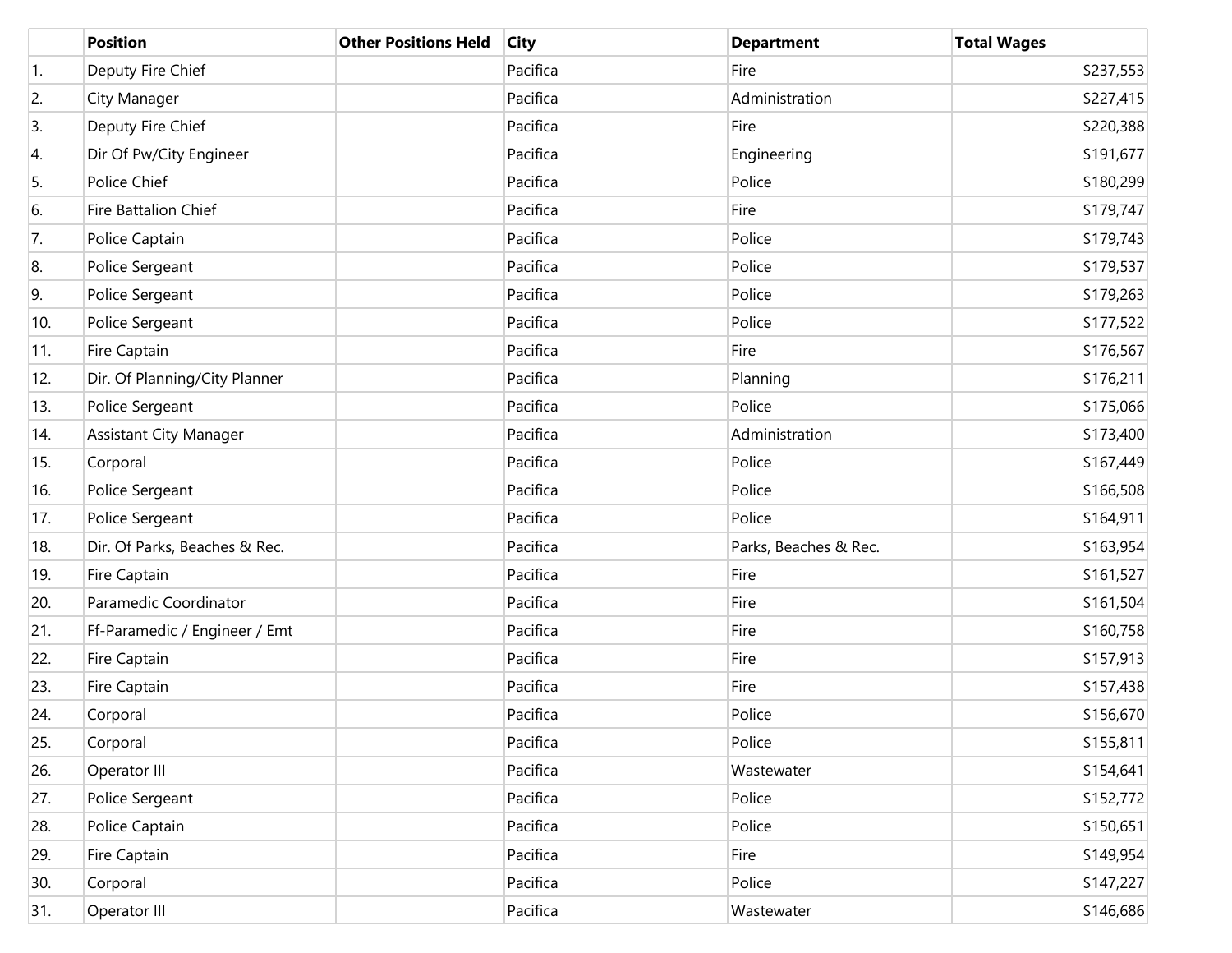| 32. | Corporal                        | Pacifica | Police                | \$141,745 |
|-----|---------------------------------|----------|-----------------------|-----------|
| 33. | Police Officer                  | Pacifica | Police                | \$138,612 |
| 34. | Police Officer                  | Pacifica | Police                | \$137,764 |
| 35. | Police Officer                  | Pacifica | Police                | \$136,023 |
| 36. | Police Officer                  | Pacifica | Police                | \$135,093 |
| 37. | Field Services Manager          | Pacifica | <b>Public Works</b>   | \$132,767 |
| 38. | Wwtp Collections Sys. Manager   | Pacifica | Wastewater            | \$130,981 |
| 39. | Fire Captain                    | Pacifica | Fire                  | \$130,435 |
| 40. | Economic Development Manager    | Pacifica | Administration        | \$129,763 |
| 41. | Ff-Paramedic / Engineer / Emt   | Pacifica | Fire                  | \$127,774 |
| 42. | Operator III, G4-Progm Coordntr | Pacifica | Wastewater            | \$127,400 |
| 43. | Police Officer                  | Pacifica | Police                | \$125,811 |
| 44. | Operator III                    | Pacifica | Wastewater            | \$125,262 |
| 45. | Ff-Paramedic / Engineer / Emt   | Pacifica | Fire                  | \$123,162 |
| 46. | Ff-Paramedic / Engineer / Emt   | Pacifica | Fire                  | \$123,013 |
| 47. | Ff-Paramedic / Engineer / Emt   | Pacifica | Fire                  | \$122,693 |
| 48. | Operator II                     | Pacifica | Wastewater            | \$122,488 |
| 49. | Mis Manager                     | Pacifica | Finance               | \$122,468 |
| 50. | Wwtp Asst. Superint. - Ops      | Pacifica | Wastewater            | \$121,800 |
| 51. | Ff-Paramedic / Engineer / Emt   | Pacifica | Fire                  | \$121,116 |
| 52. | Police Officer                  | Pacifica | Police                | \$120,039 |
| 53. | Ff-Paramedic / Engineer / Emt   | Pacifica | Fire                  | \$119,912 |
| 54. | Corporal                        | Pacifica | Police                | \$119,811 |
| 55. | Ff-Paramedic / Engineer / Emt   | Pacifica | Fire                  | \$118,267 |
| 56. | Actg Pw Superintendent/Pw Supv  | Pacifica | Public Works          | \$116,928 |
| 57. | Ff-Paramedic / Engineer / Emt   | Pacifica | Fire                  | \$116,836 |
| 58. | Associate Civil Engineer        | Pacifica | Engineering           | \$114,822 |
| 59. | Laboratory Supervisor           | Pacifica | Wastewater            | \$113,631 |
| 60. | Pw Superintendent               | Pacifica | Public Works          | \$113,475 |
| 61. | Ff-Paramedic / Engineer / Emt   | Pacifica | Fire                  | \$113,323 |
| 62. | Childcare Supervisor            | Pacifica | Parks, Beaches & Rec. | \$113,281 |
| 63. | Pw Supervisor                   | Pacifica | Public Works          | \$112,957 |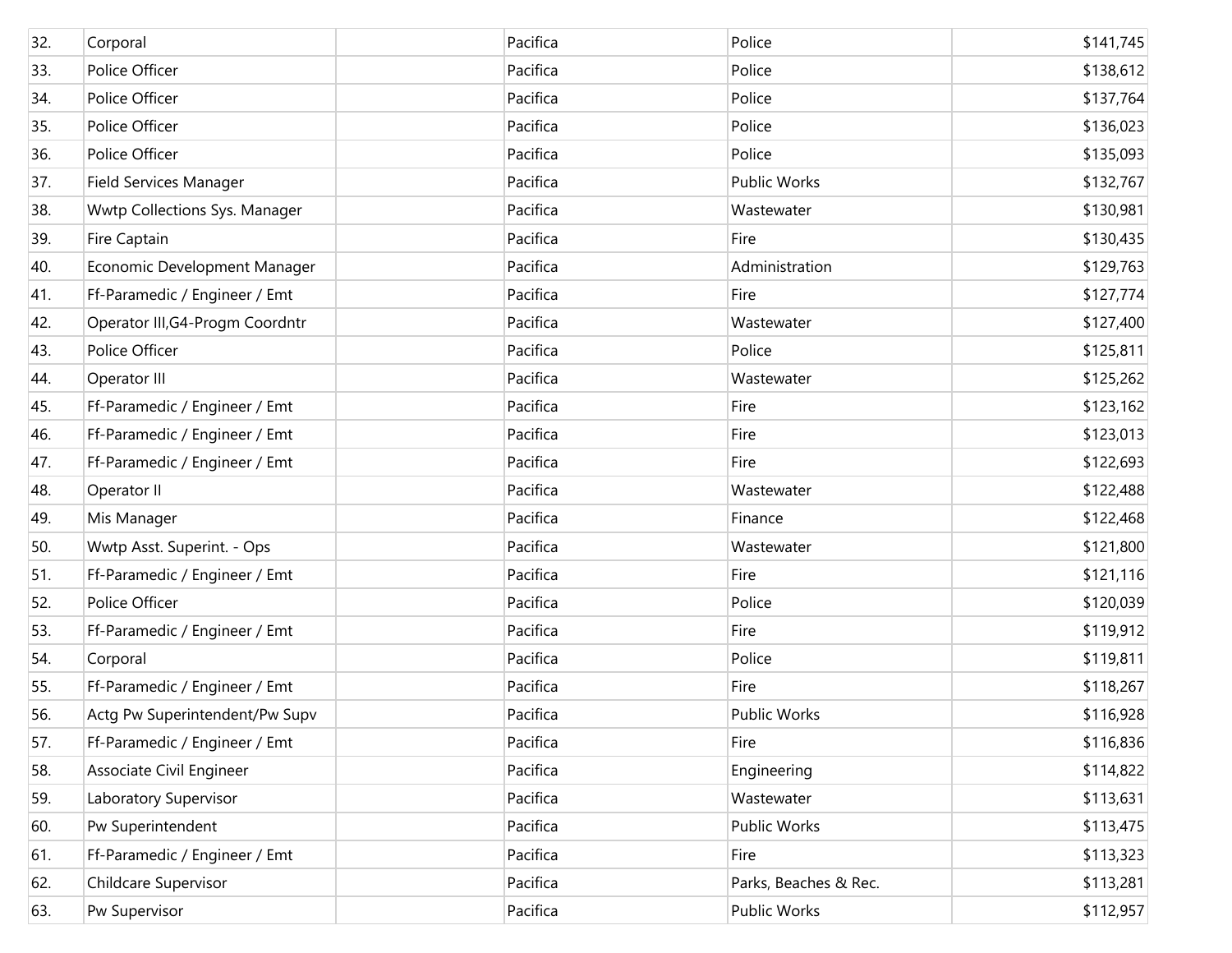| 64. | Operator II, Source Cntrl Insp    | Pacifica | Wastewater            | \$112,795 |
|-----|-----------------------------------|----------|-----------------------|-----------|
| 65. | Ff-Paramedic / Engineer / Emt     | Pacifica | Fire                  | \$111,608 |
| 66. | Police Officer                    | Pacifica | Police                | \$110,403 |
| 67. | Police Officer                    | Pacifica | Police                | \$109,947 |
| 68. | Systems Specialist                | Pacifica | Police                | \$109,067 |
| 69. | City Clerk/Executive Assistant    | Pacifica | Administration        | \$108,589 |
| 70. | Operator III                      | Pacifica | Wastewater            | \$108,587 |
| 71. | Systems Specialist                | Pacifica | Finance               | \$106,807 |
| 72. | Police Officer                    | Pacifica | Police                | \$105,377 |
| 73. | Electrical Instrum. Tech III      | Pacifica | Wastewater            | \$104,981 |
| 74. | Police Records Supervisor         | Pacifica | Police                | \$104,937 |
| 75. | Ff-Paramedic / Engineer / Emt     | Pacifica | Fire                  | \$104,435 |
| 76. | <b>Financial Services Manager</b> | Pacifica | Finance               | \$103,526 |
| 77. | Ff-Paramedic / Engineer / Emt     | Pacifica | Fire                  | \$103,407 |
| 78. | Ff-Paramedic / Engineer / Emt     | Pacifica | Fire                  | \$103,148 |
| 79. | Associate Civil Engineer          | Pacifica | Engineering           | \$102,247 |
| 80. | Police Officer                    | Pacifica | Police                | \$99,854  |
| 81. | Associate Planner                 | Pacifica | Planning              | \$98,836  |
| 82. | Senior Equipment Mechanic         | Pacifica | <b>Public Works</b>   | \$96,146  |
| 83. | Laboratory Tech I/Operator I      | Pacifica | Wastewater            | \$91,055  |
| 84. | Food / Sr Services Supervisor     | Pacifica | Parks, Beaches & Rec. | \$89,652  |
| 85. | Operator I                        | Pacifica | Wastewater            | \$88,992  |
| 86. | Child Care Site Coordinator       | Pacifica | Parks, Beaches & Rec. | \$87,494  |
| 87. | Operator I                        | Pacifica | Wastewater            | \$86,675  |
| 88. | <b>Building Maint. Specialist</b> | Pacifica | <b>Public Works</b>   | \$85,481  |
| 89. | Operator II                       | Pacifica | Wastewater            | \$84,782  |
| 90. | Operator I                        | Pacifica | Wastewater            | \$84,698  |
| 91. | Accountant                        | Pacifica | Finance               | \$84,222  |
| 92. | <b>Assistant Civil Engineer</b>   | Pacifica | Engineering           | \$83,618  |
| 93. | Operator I                        | Pacifica | Wastewater            | \$83,596  |
| 94. | Police Officer                    | Pacifica | Police                | \$83,579  |
| 95. | Mechanic                          | Pacifica | Public Works          | \$83,287  |